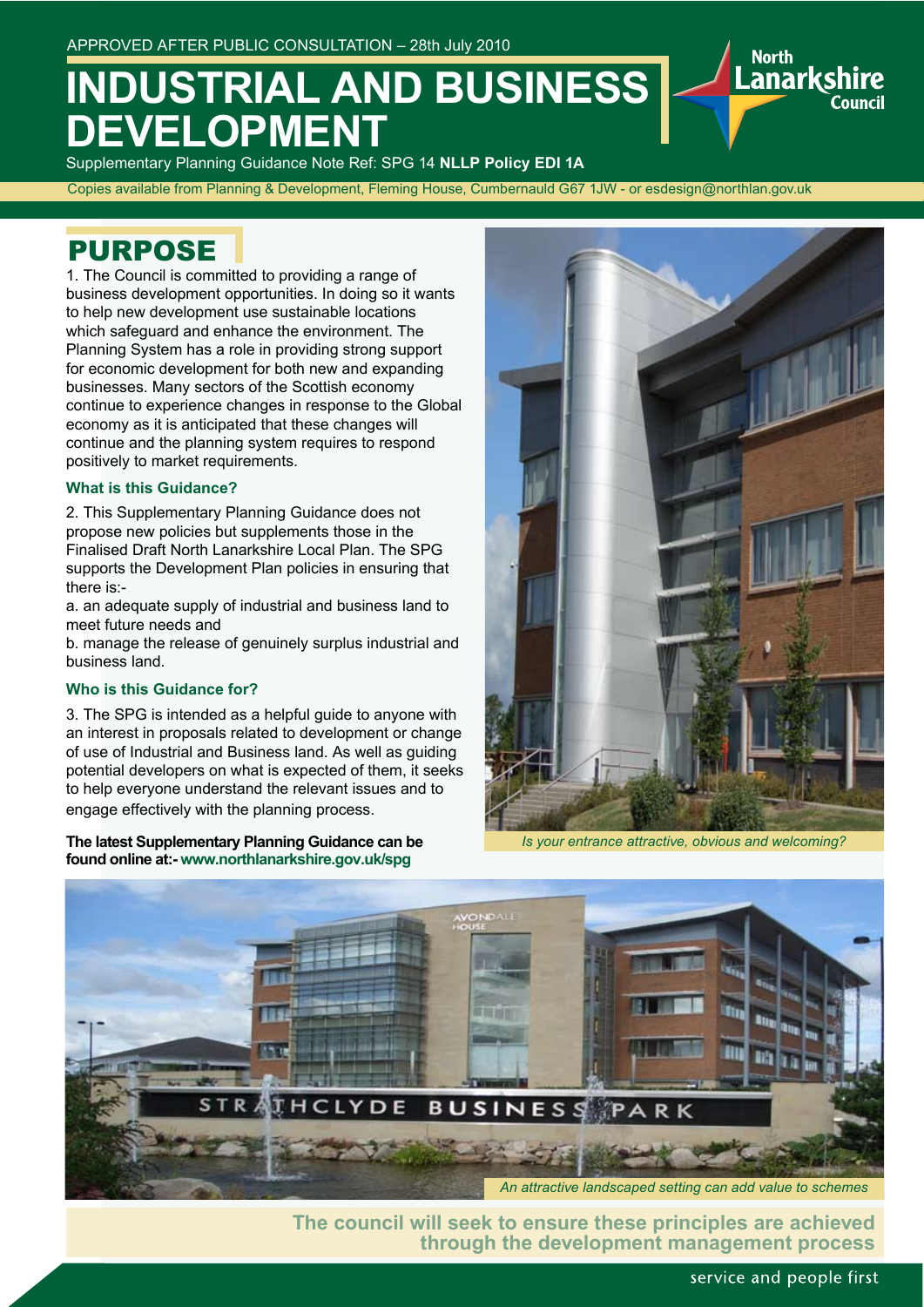## A. POLICY CONTEXT

1. This document represents the Supplementary Planning Guidance referred to in Policy EDI 1(A) of the Finalised Draft North Lanarkshire Local Plan. It is applicable to both urban and rural areas. Proposals for Industrial and Business development outside those areas subject to policies EDI 1 & EDI 2 will be tested against DSP 1-4. The assessment criteria of the SPG are applicable to both urban and rural areas.

### **The National Context**

2. This SPG is also prepared in the context of national planning policy as expressed by **Framework for Economic Development (FEDS),** which acknowledges the need to balance competing and often conflicting demands to allow businesses to respond rapidly and effectively to the global economy. **Scottish Planning Policy (Feb 2010)- Economic Development** encourages planning authorities to respond to the diverse needs and locational requirements of all sectors and sizes of business. It encourages a flexible approach to ensure that changing curcumstances can be accomodated and new economic opportunities realised, through strong support for economic development, in safeguarding employment land, the removal of constraints and identifying special sites to meet demand.

### **The Strategic Planning Context**

3. The **Glasgow and Clyde Valley Joint Structure Plan**  incorporating the Fourth Alteration 2006 requires that there is a minimum 10 year potential bank of marketable and serviceable land for business and industry within the Structure Plan area, including a 5 year supply of readily available marketable sites.

These are detailed in Policy EDI 1B opposite.



*The Council is keen to support new high quality business development - in the right location*



#### **North Lanarkshire Local Plan** see www.lanarkshire.com/nllocalplan/

**EDI 1 Protecting Economic Development and Infrastructure Resources**

EDI 1A Industrial and Business Areas **The Council will support the continuing industrial and business character of existing industrial and business areas, where appropriate, by considering:**

**1.** Ancillary development and changes of use in all existing industrial and business areas against the terms of Supplementary Planning Guidance EDI 1A criteria, including:

- extent to which there is a surplus in the land supply for industry and business
- existence of suitable alternative sites
- potential undermining of the attractiveness as a location for industry and business
- impact on travel patterns and accessibility by public transport
- specific locational requirement for the proposal
- whether the development would re-use vacant or under-utilised industrial land
- $\bullet$  whether the proposal would result in significant economic benefit to the Plan area

*Supplementary Planning Guidance EDI 1A Ancillary Development and Change of Use of Industrial and Business Areas (SPG 14) is a material consideration in determining applications for planning permission*

- **2.** Alternative development potential (ADP) studies for:
- **Orchardton Woods**
- **Flemington Industrial Estate**

#### EDI 1B Strategic Locations for Business and Industry

Development proposals in these locations will be assessed against: type, locations and criteria (see following sections). The locations include: **1. Strategic Business Centres (SBC)**

- Cumbernauld Town Centre ●Motherwell Town Centre
- **2. Strategic Industrial and Business Locations (SIBL)**
- Cumbernauld NW
- Former Lanarkshire Enterprise Zone (Airbles,

Calder, Dunalastair, Excelsior Park, Mossend,

- Shawhead, Tannochside)
- **Cartcosh**<br>
Newhous
- Newhouse / Newhouse West (including Eurocentral)<br>● Ravenscraig
- **Ravenscraig**
- l Righead/Bellshill/Strathclyde Business Park
- **3. High Amenity Locations (HAL)**<br>● Gartcosh Ravenscraig ●
- Gartcosh Ravenscraig Chapelhall
- **4. Tourism Development Areas (TDA)**<br>● Campsies (potential Regional Park)
- Campsies (potential Regional Park)<br>● Forth & Clyde Canal (Millennium Lin
- Forth & Clyde Canal (Millennium Link)<br>● Strathclyde Park
- Strathclyde Park<br>• Summerlee (Coa
- Summerlee (Coatbridge)
- **5. International Transport Facilities (ITF)**
- Euro-freight Terminal/Mossend<br>● Gartsherrie/Kilgarth rail freight f
- Gartsherrie/Kilgarth rail freight facility

2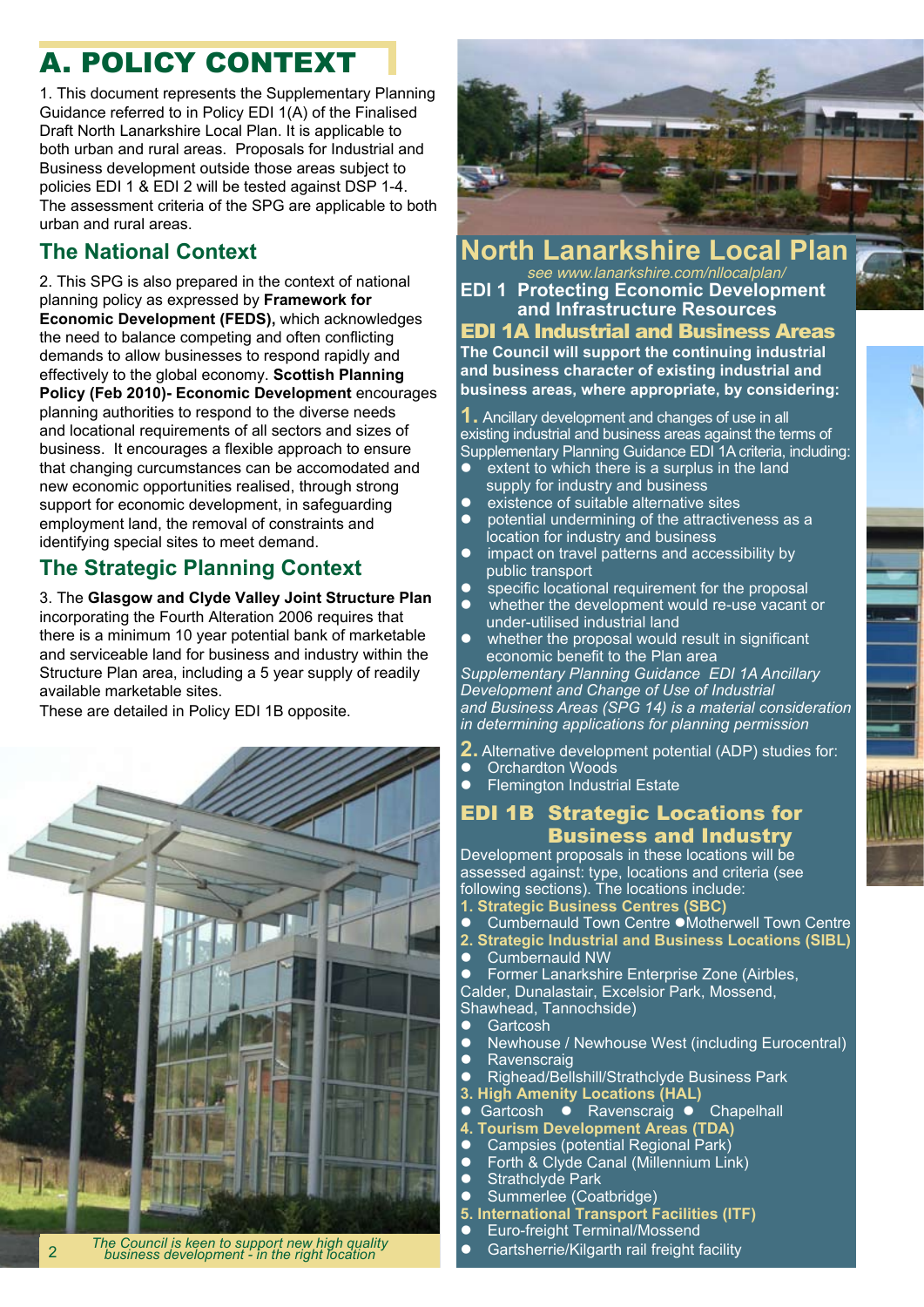

## B. KEY ASSESSMENT FACTORS

1. In assessing planning applications for development of an ancillary nature (trade counters, convenience shops, hotels etc.) within, or change of use within and adjoining Industrial and Business Areas, the Council will take into account the Development Plan and other material considerations as set out in A-D in the box below.

2. As well as the policy framework provided by both the Structure Plan and Local Plan, the Council will also look at the effects the development would have on the industrial and business land supply, as well as, economic, environmental and social factors.

3. Proposals for new or expansion of existing industrial and business uses outside existing business and industrial areas will be considered in terms of the Finalised Draft North Lanarkshire Local Plan strategic policies DSP 1 (Amount), 2 (Location), 3 (Impact) and 4 (Quality) of development.

4. Under this guidance, it must be made clear that the final decision on any planning application proposal will always reflect a judgement by the Council, taking into account the balance of all factors in terms of their importance and extent in every case.

- **A. Planning Status** Locations which are identified in the Glasgow and Clyde Valley Joint Structure Plan supporting the economic competitiveness of the Metropolitan Area and contributing to the 10 year supply of marketable and serviceable land
- **B. Locational Marketability** Locations assessed in terms of occupancy levels, recent development and commercial viability as proven by an independent assessment. (variables/process agreed by Council and applicant at pre-application discussions)
- **C. Market Sector/ Use Class** Locations assessed against which market sector/ use class they serve and are there alternative locations to meet the demand of the sector/use class.
- **D. Economic Impact –** The extent of impact on jobs through an assessment of supporting Business Case Statement as agreed at pre-application stage.
- **E. Industrial and Business Support Facilities** Proposals will be assessed in terms of their impact on facilities which support or enhance an industrial location to meet current and future demand.
- **F. Trade Counters** are acceptable in circumstances where they are clearly ancillary to the main use of the premises. Applications will be considered against the suitability of the location to accommodate such uses and their impact on the site and its surroundings together with **–** :
	- The extent of any alterations to the appearance of the building (including the impact of any related advertisements)
	- Whether changes in building layout can be easily re-instated to industrial/ business use.
	- A significant increase in volume of traffic.

### C. DEVELOPMENTS OF AN ANCILLARY NATURE WITHIN, OR, CHANGE OF USE OF, INDUSTRIAL AND BUSINESS AREAS

1. Whilst the assessment of planning applications will involve the balancing of all material factors, including those mentioned in this Guidance, there are certain circumstances in which the Council will **not** support developments of an ancillary nature within, or change of use of Industrial and Business Land. Should these circumstances apply; the proposal will be regarded by the Council as contrary to the Development Plan, without prejudice to the consideration of all issues.

2. The Council will not support proposals in any of the circumstances set out in the box on the right.

- **A. Proposals which fail to provide sufficient information as required by the Council's submission requirements overleaf (G)**
- **B. Proposals which would have a negative impact on the economic competitiveness of North Lanarkshire.**
- **C. Proposals which would be detrimental to the cumulative economic importance of small scale industrial and business sites.**
- **D. Proposals which would have a negative impact on communities and the wider environment.** 3